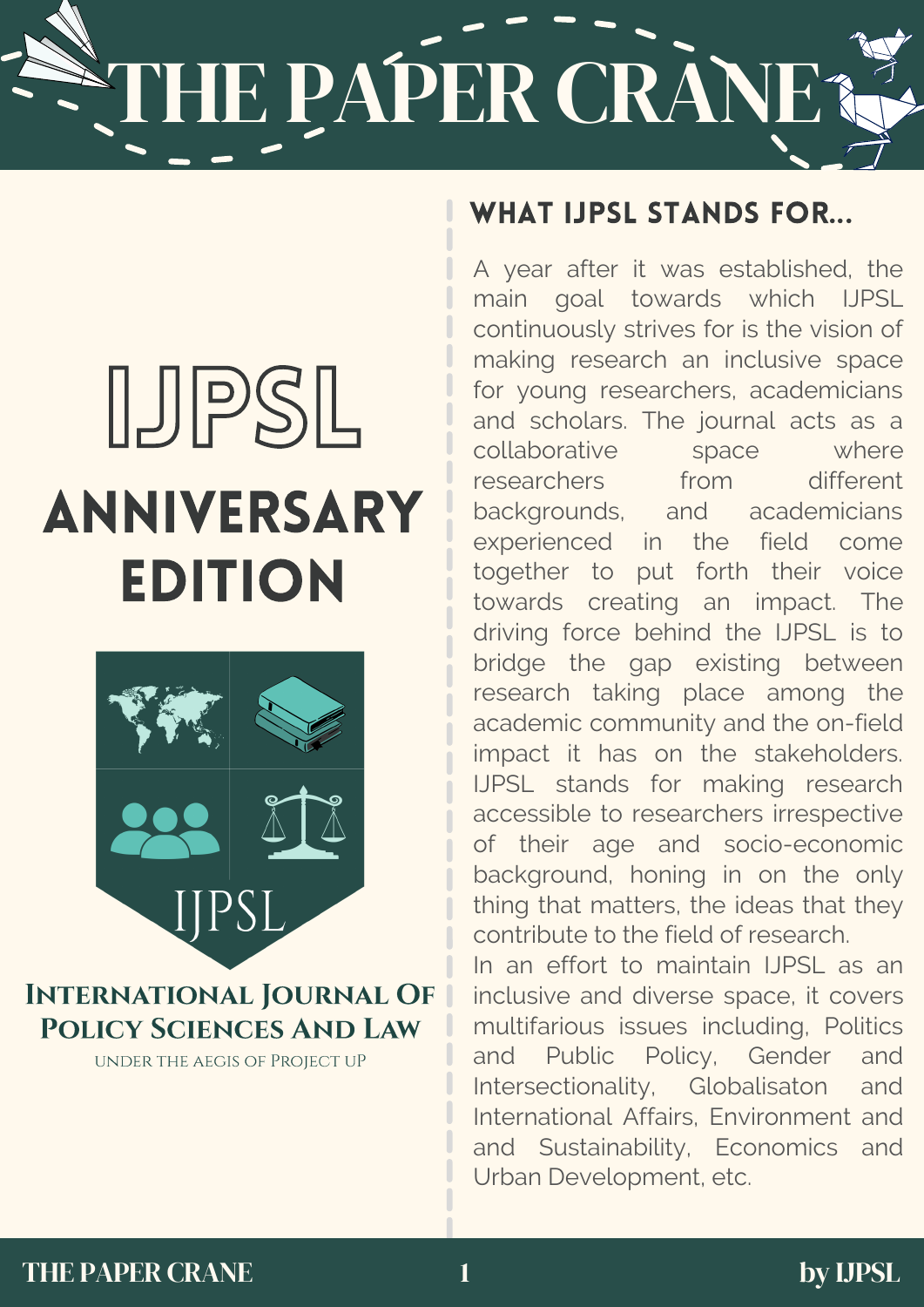

### A DAY IN IJPSL

*by Vrinda Tulsain Senior Manager, Manuscript Compliance and Publication*

Your first thought on working with an academic journal must be-going through what seems like an endless pile of tedious jargon-heavy academic writings, staring at the screen for hours trying to make sense out of what's written and then preparing an exhaustive review of the same with whatever is left of your last few brain cells, then attending lifeless meetings where you make to-do lists, discuss progress and try to stay awake, and telling yourself "it is all worth it for the cv."

But my experience has been entirely different- reviewing research papers on topics one hasn't even thought about and getting to learn something new each time, attending team meetings and share the things you learnt, playing games and having a merry time, having fascinating brainstorming sessions and coming up with fresh ideas for The Paper Crane and the events, getting to interact with new people from different fields, and looking forward to the next day.

As a person who's been closely associated with the journal for almost a year now, i can say that each day comes with its own set of learnings.

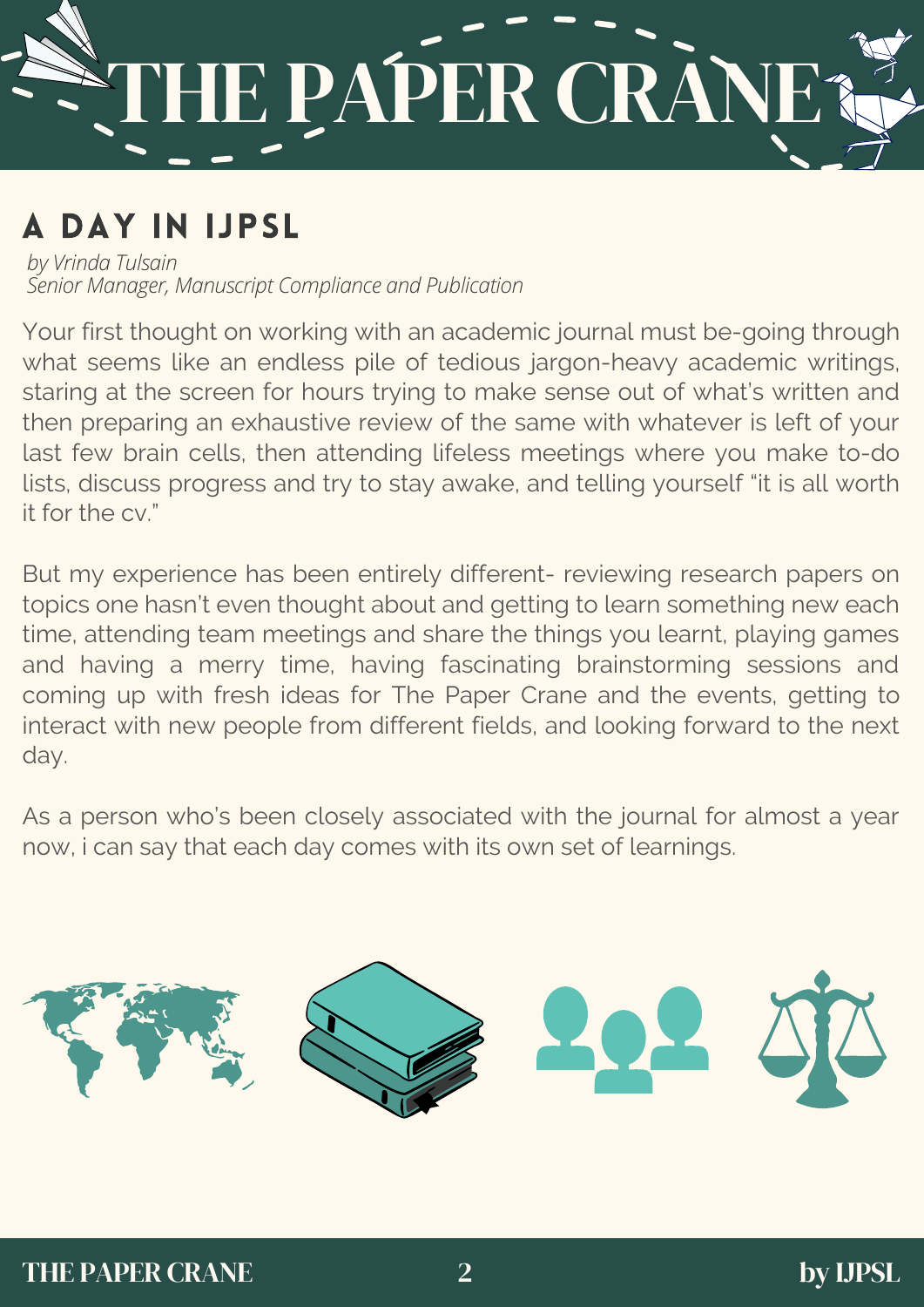# HE PAPER CRANE?

### LEARNINGS FROM THE IJPSL

*by Harleen Narang Senior Manager, Review and Research*

It's been almost a year since I joined the IJPSL, and my journey here has been transformative, to say the least. Chronologically speaking, the extraordinary emphasis on teambuilding and making everyone feel at home was something that impacted me greatly and am grateful for having been able to organically imbibe some of that over the course of my tenure at the journal. As a newcomer, the warmth was something I revelled in and it was endearing to see the core team members go out of their way to come up with activities to get to know us better and let off steam in general. My second biggest takeaway from the ijpsl has been the morphing of my understanding of success from it being largely magnitude-oriented to impactcentric; after every event, the entire team would meet and it wasn't the turnout that our focus would be on, but the feedback of people who felt their lives touched by the eventand that would be something that we'd celebrate.

### TESTIMONIALS

*by Divyanshi Arora Lead PR and Outreach, IJPSL*

I started my journey at the IJPSL as the PR and Outreach Manager and am currently serving as the Lead PR and Outreach. Before taking up this position I did not have any prior experience in this particular field and wanted to explore the kind of work and opportunities that this department had to offer. Without an iota of doubt, I can say that I have grown by leaps and bounds working in this department. Right from learning to draft something as basic as a formal email to formulating pitch desks, MoUs and other relevant proposals for our partnerships and events, the journey has been full of new learnings. With a team full of extremely talented yet compassionate members, I've been able to pull off quite a few successful events graced by reputed panelists such as a scientist from ISRO, Co-founder of the famous brand Suta and many more.

As much as I'm grateful for this opportunity, I'm proud of my team and deeply value their sincere efforts in making IJPSL what it is today.

THE PAPER CRANE 3 by IJPSL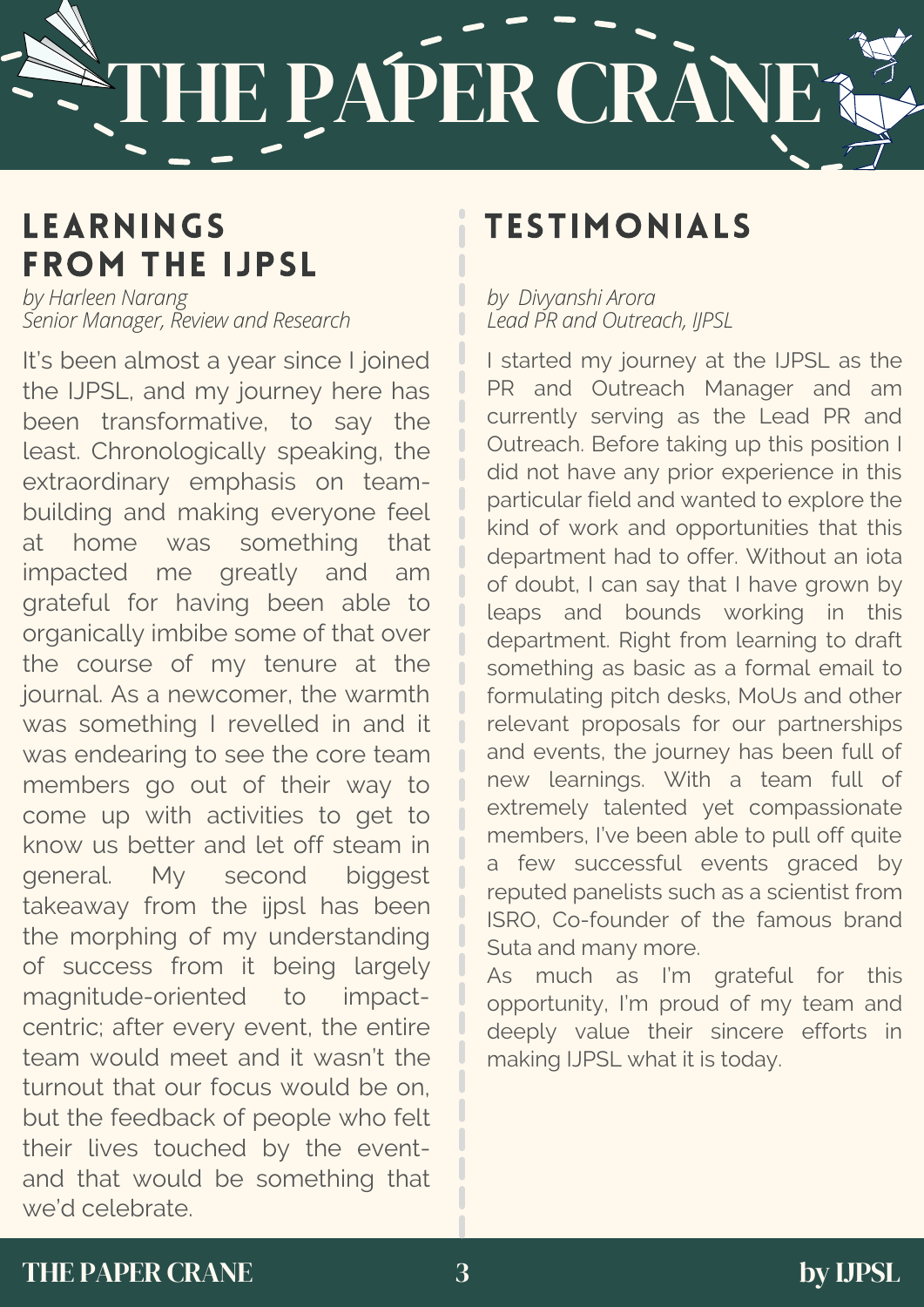## HE PAPER CRANE?

### TESTIMONIALS

#### *by Marieta Valdivia Lefort Senior Associate Editor, IJPSL*

During the last year, I've been part of the first year of IJPSL's life through my participation in the editorial board of the journal. In this regard, I am happy to confirm that my experience has been extremely positive! First of all, I have really enjoyed being able to read the manuscripts that come to me for review. Through these, I've been surprised - in a positive way - to learn that students who are just starting their training process in higher education are so interested in getting started in the world of academic writing and research, showing great potential for innovation and deepening their understanding of issues of public interest. Secondly, I have very much enjoyed being part of events such as webinars and online seminars organised by the journal on academic writing and research, which have been positively received and appreciated by the public. These events are extremely significant as they allow attendees to clarify rather personal and specific doubts regarding the process and usefulness of academic production. In sum, I'm very grateful and satisfied with my participation in the editorial committee, and I hope to continue participating in the future with the IJPSL and to be part of its growth.

#### *by Vani Shandilya*

*Clinical Dietitian, and Speaker at an IJPSL Event*

Thank you International Journal of Policy Sciences and Law for having me on the panel on the topic - Transformative Adaptation of Food Systems: Synergizing Youth towards Healthy Consumption. I was pleased and honoured to share the platform with two other dignitaries who imparted knowledge on the same. Sharing the platform with such an informative panel had always been a dream.

I was elated to see such a passionate yet patient audience asking questions on varied aspects related to the overarching theme. Wonderful event in a nutshell! Congratulations IJPSL! Many more to come.

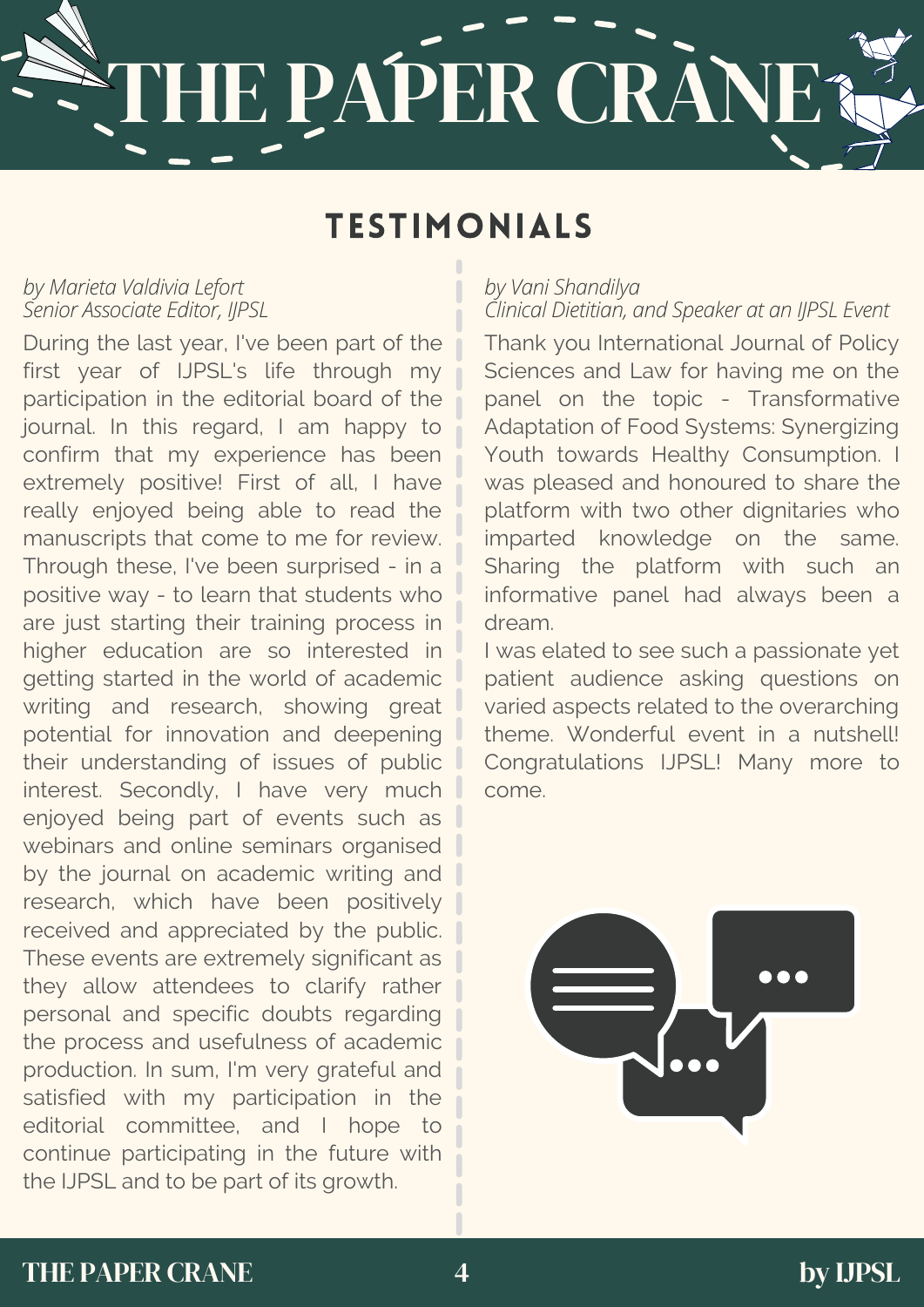## HE PAPER CRANE

## TESTIMONIALS

#### *by Dr. TP Sasikumar*

*Former scientist at ISRO, Chairman at SHIKSHA - JNAANAM, and Speaker at an IJPSL Event*

I was invited to be the Guest Speaker for one of the events on "Greener Consumption" hosted by the IJPSL. It was undoubtedly one of the most well planned and organised events. The theme of the event was well researched and deliberated upon, communication with the organizers was pretty smooth and the team treated all the panellists with utmost respect and warmth. I enjoyed addressing the audience with my co-panellists and got to know their contributions that have impacted the lives of their beneficiaries.

I always love to make my sessions interactive and enjoy questions. Unlike the conventional webinars, IJPSL made it more interactive. Audience was actively participating and brimming with eagerness to get their queries resolved. As I look forward to more such events with the IJPSL, I'm extremely happy for the organisation to have successfully completed one year since its inception and wish all the very best for their course ahead**.**

#### *by Participants from our events*

Event: Skills for conflict resolution and transformation

The workshop was super engaging and insightful. The topic was unique and the speaker explained each and every aspect of the theme with precision. She was patient enough to lend an open ear to the audience's opinions and answered all the questions convincingly. I am already looking forward to the upcoming events at the IJPSL.

Event: Navigating LGBTQIA+ Discrimination in different fields with special emphasis being laid on Research and Academia

I appreciate the team for having speakers hailing from the LGBTQIA+ Community to address this sensitive issue. It was an absolute delight to see such experienced panelists share their first hand experiences, problems and their solutions. I am sure this event will help many homosexual folks to come out of their closets and proudly accept their true identities.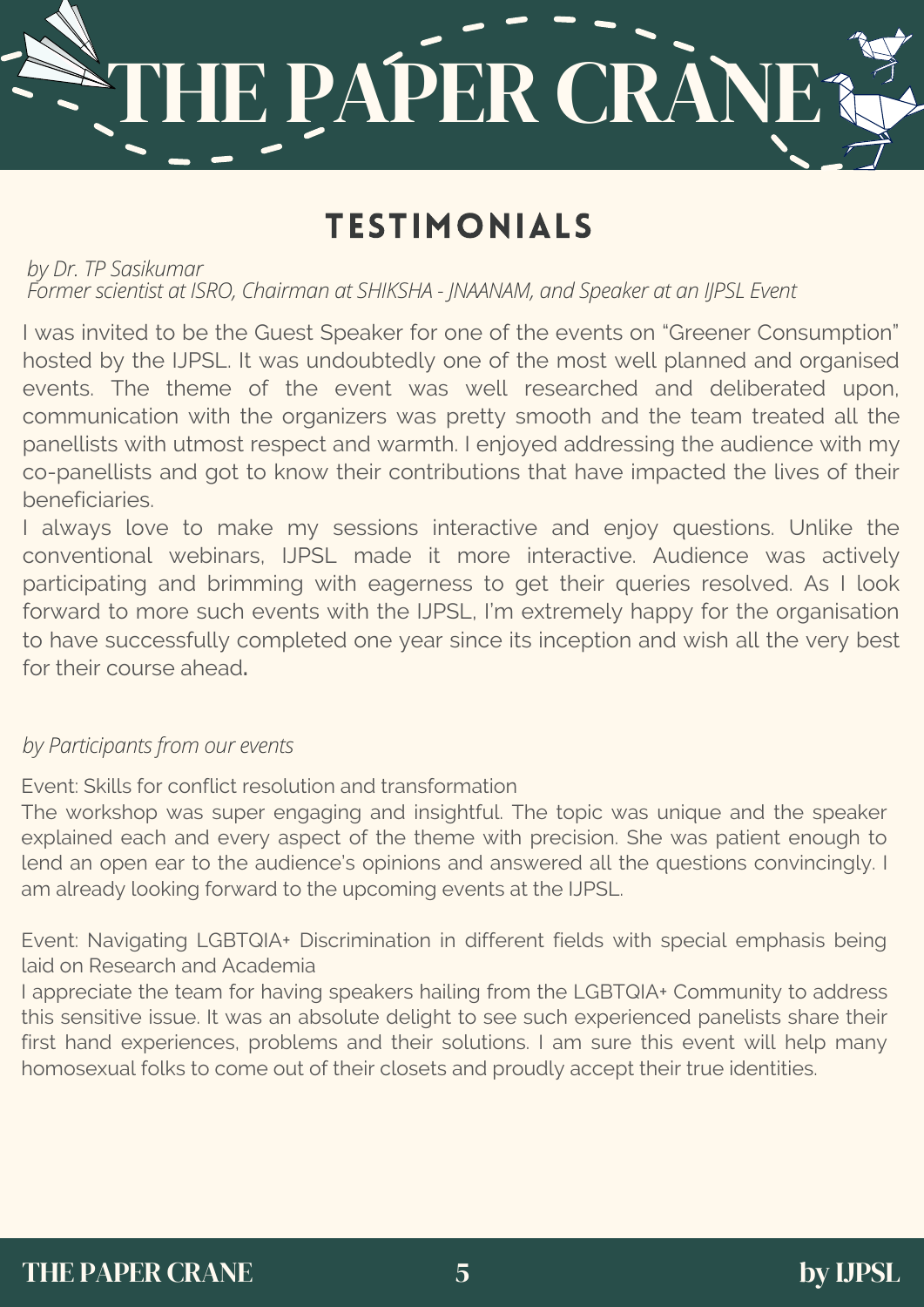# IE PAPER CRANE

### ACHIEVEMENTS/ IMPACT REPORT

Through its one year journey, the IJPSL has managed to maintain an upward growth trajectory and further added new feathers to its cap. IJPSL provided a platform to 130+ authors to publish their papers and create an impact through their research. During this one year, we've been able to pull off several enriching and insightful events.

From Understanding the Interdisciplinary Nature of Academic Research in Policy Sciences and Law, to acquiring Skills for Conflict Transformation and Resolution, our events have been graced by several amazing panelists with eye-popping credentials and industry experience. After receiving positive feedback from our audience, we've been able to help and impact huge audiences with our recent webinar crossing the benchmark with 200+ registrations and 130+ turnout. We climbed another step of success and concluded our year by receiving our International Standard Serial Number (ISSN) and got indexed at Google Scholar and Microsoft Academic.

We successfully released 5 issues of our e-newsletter, The Paper Crane, featuring opinion pieces and artwork on burning issues of global significance such as Protest and Pop-Culture, Discrimination faced by the LGBTQIA+ Community, the Need for Holistic Curricula and Quality Education, Sustainability and Minimalism, etc. We not only organized events in collaboration with academic institutions but also provided financial assistance at various steps to make publication as accessible as possible.